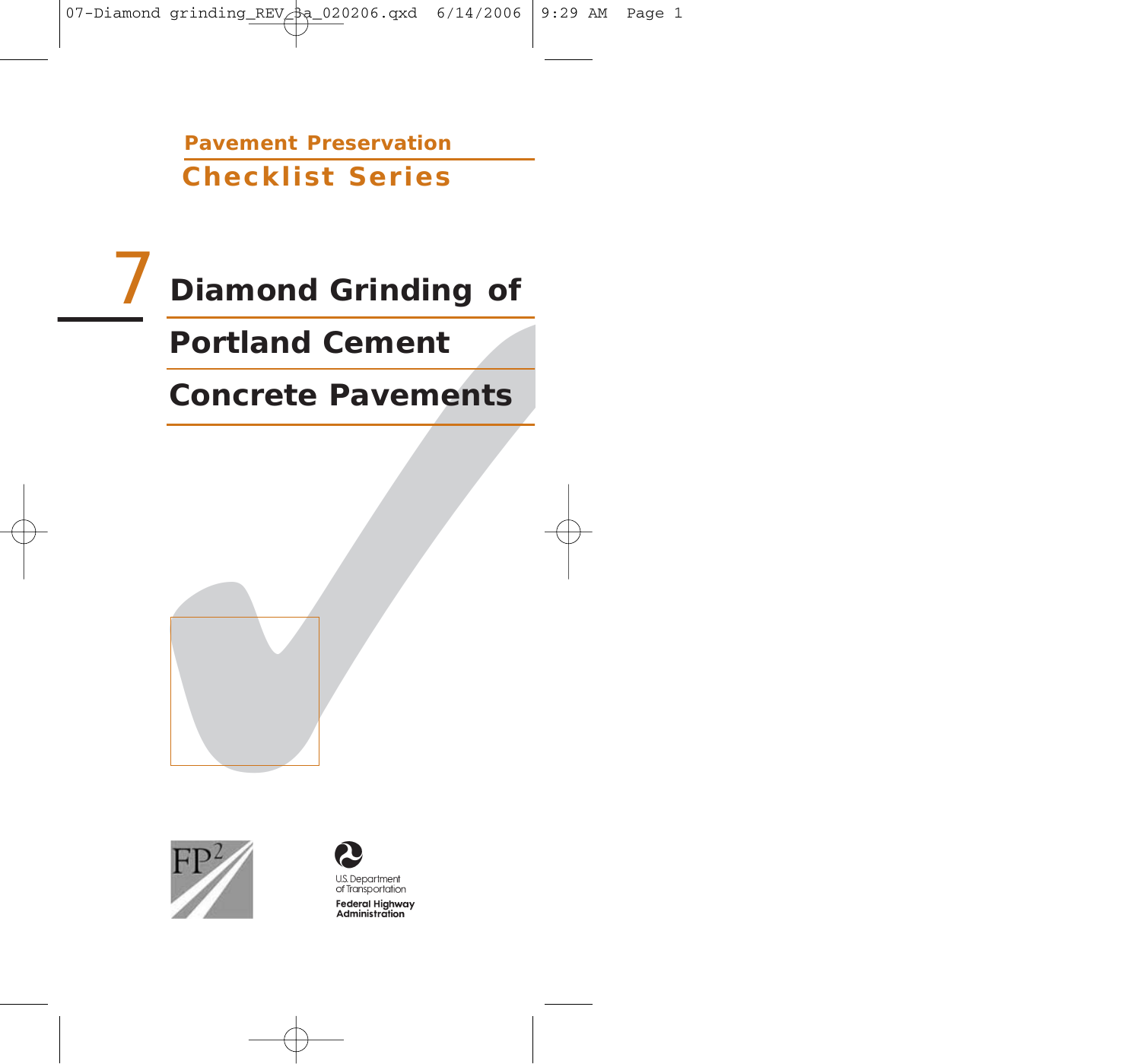# **Diamond Grinding of Portland Cement Concrete Pavements Checklist**

This checklist is one of a series created to guide State and local highway maintenance and inspection staff in the use of innovative pavement preventive maintenance processes. The series is provided through the joint efforts of the Pavement Preservation Program of the Federal Highway Administration (FHWA) and the Foundation for Pavement Preservation (FP<sup>2</sup>).

FHWA uses its partnerships with FP<sup>2</sup>, the American Association of State Highway and Transportation Officials, and State and local transportation agencies to promote pavement preservation.

To obtain other checklists or to find out more about pavement preservation, contact your local FHWA division office or FP<sup>2</sup> (at www.fp2.org), and check into these Web pages:

www.fhwa.dot.gov/preservation

www.fhwa.dot.gov/infrastructure/asstmgmt/ resource.htm

#### **Quality Assurance Statement**

The Federal Highway Administration provides high-quality information to serve Government, industry, and the public in a manner that promotes public understanding. Standards and policies are used to ensure and maximize the quality, objectivity, utility, and integrity of its information. FHWA periodically reviews quality issues and adjusts its programs and processes to ensure continuous quality improvement.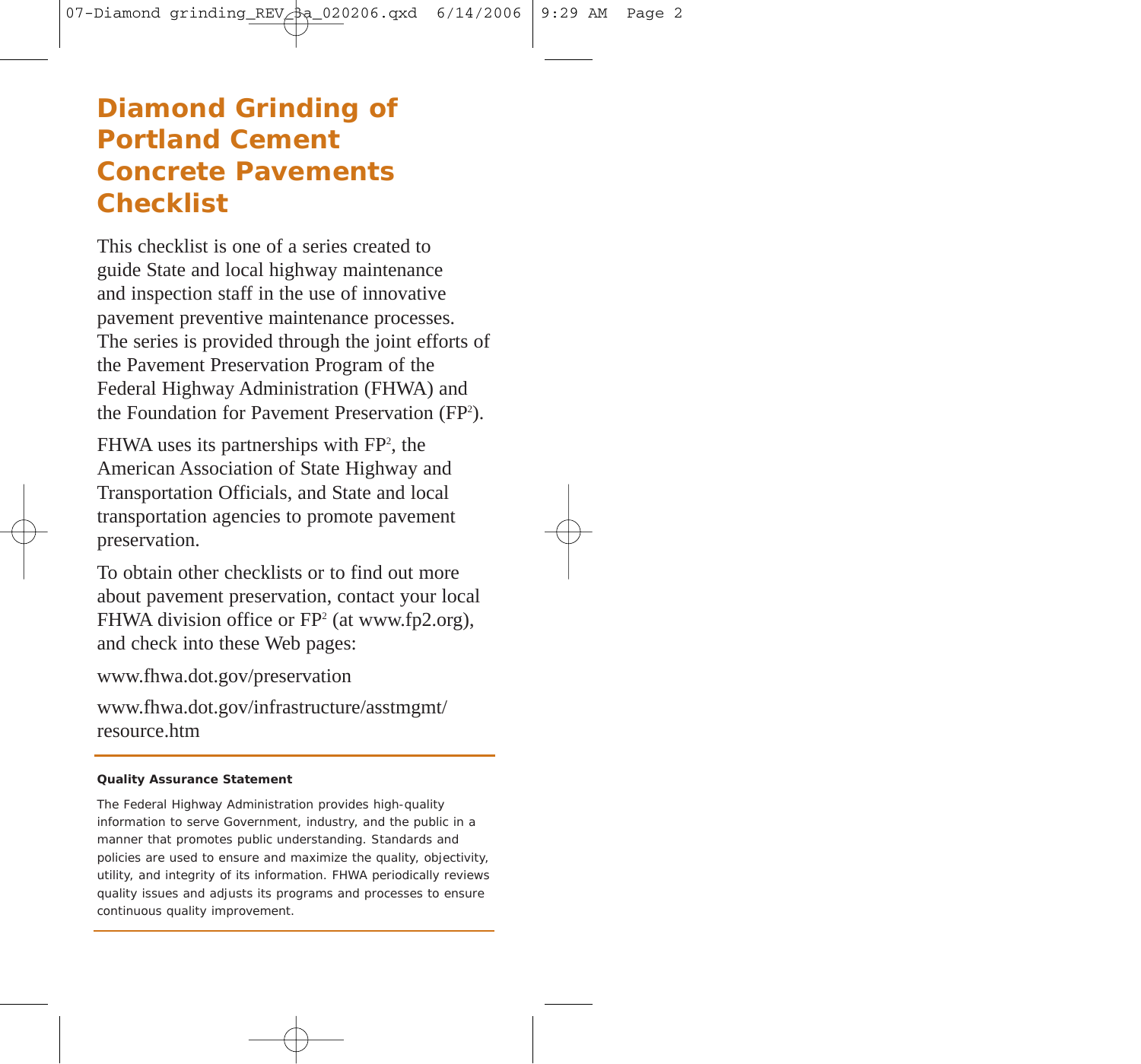# **Diamond Grinding of Portland Cement Concrete Pavements Checklist**

# **Preliminary Responsibilities**

#### **Document Review**

- $\Box$  Bid/project specifications and design
- $\Box$  Special provisions
- $\Box$  Agency requirements
- $\Box$  Traffic control plan
- $\Box$  Equipment specifications
- □ Manufacturers' instructions
- $\Box$  Material safety data sheets (if required for concrete slurry)

## **Project Review**

 $\Box$  Verify that pavement conditions have not significantly changed since the project was designed.

 $\Box$  Joints and transverse cracks sustaining severe faulting (equal to or greater than 12 mm [1/2 in.]) or displaying evidence of pumping (e.g., surface staining or isolated wetness) are potential candidates for load transfer restoration with dowels prior to diamond grinding. (See *Concrete Pavement Rehabilitation: Guide for Load Transfer Restoration* [FHWA-SA-97-103].)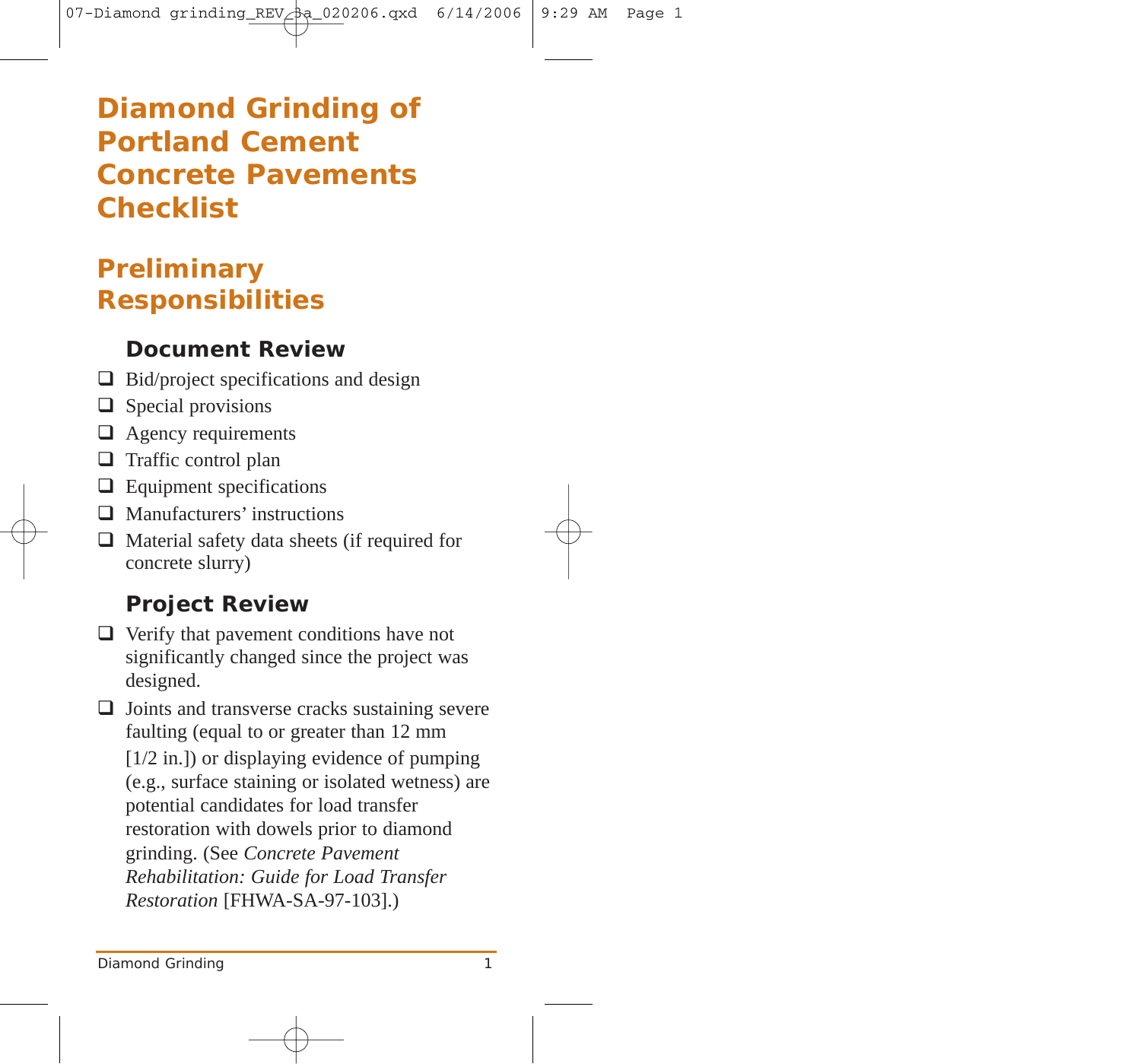$\Box$  Verify that structural repairs are completed in the proper sequence (see Figure 1).



**FIGURE 1.** Sequence of repairs in the concrete pavement restoration process.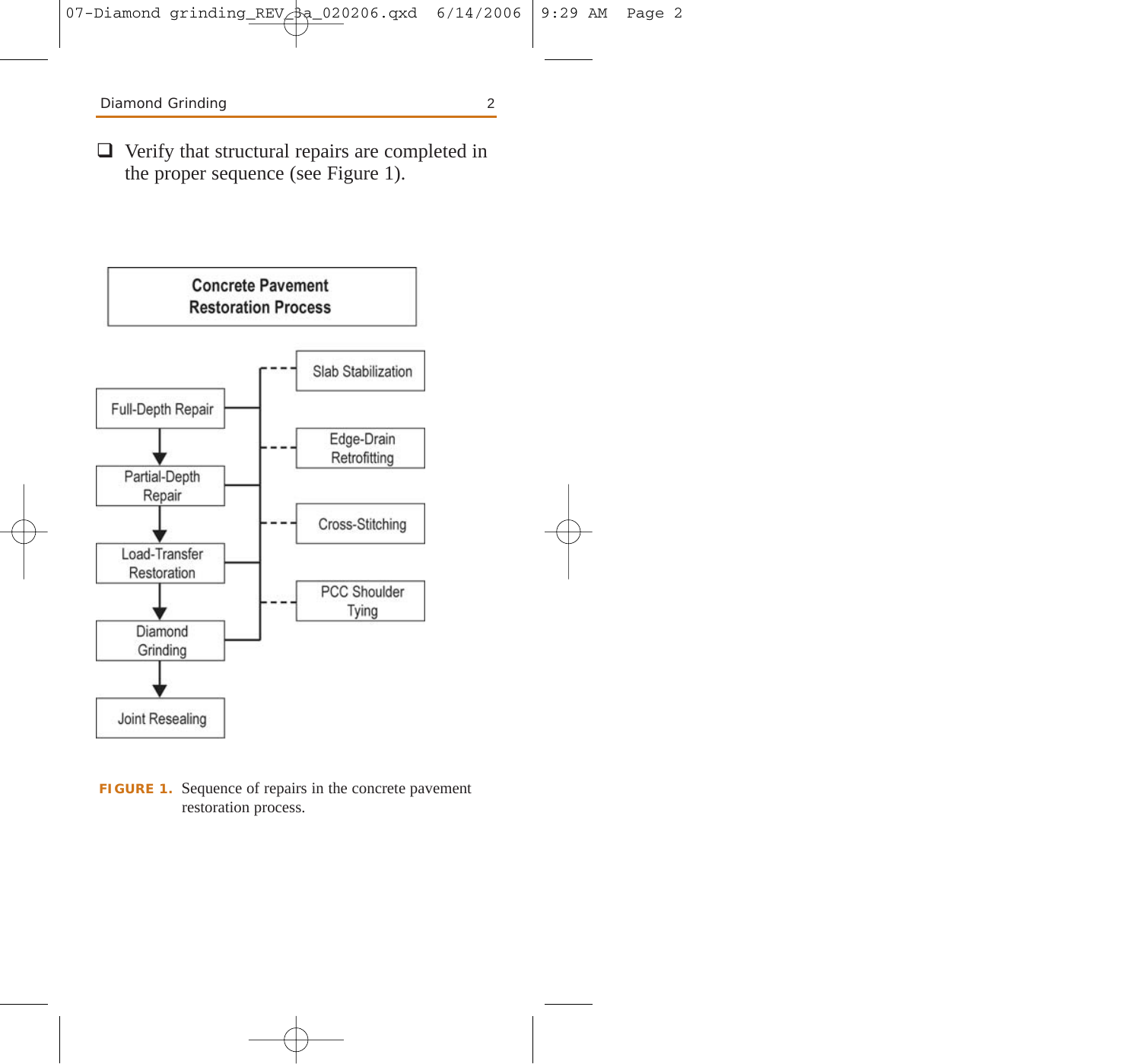## **Equipment Inspections**

#### **Diamond-Grinding Machine**

- $\Box$  Verify that the diamond-grinding machine meets requirements of the contract documents for weight, horsepower, and configuration.
- $\Box$  Verify that the blade spacing on the diamondgrinding cutting head meets requirements of the contract documents.
- $\Box$  Verify that the vacuum assembly is in good working order and capable of removing concrete slurry from the pavement surface.

#### **Profilograph or Profiler**

- $\Box$  Verify that the profilograph or pavement profiler meets requirements of the contract documents.
- $\Box$  Verify that the unit has been calibrated in accordance with manufacturer's recommendations and contract documents.
- $\Box$  Verify that the profilograph operator meets requirements of the contract documents for training/certification.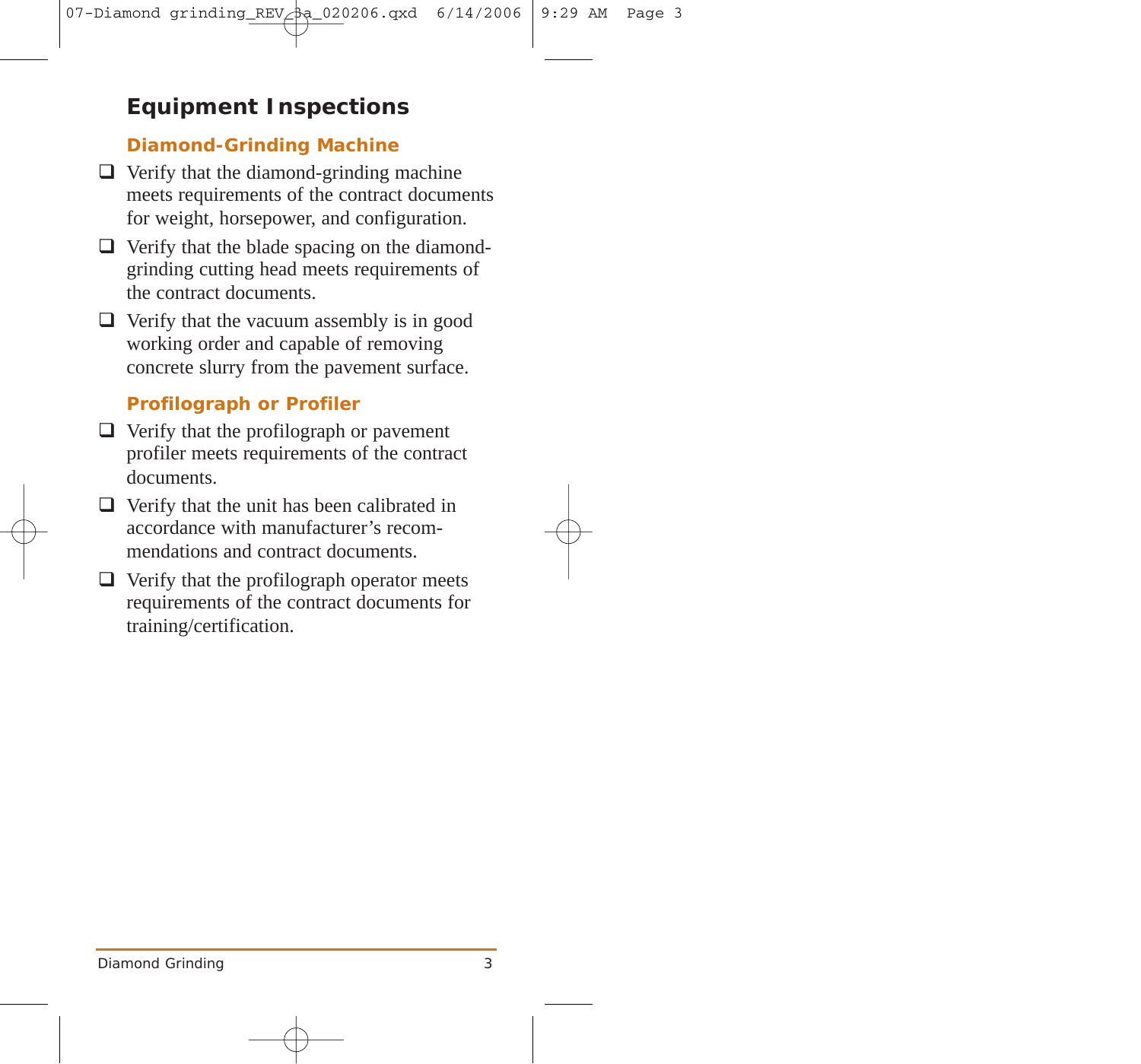## **Project Inspection Responsibilities**

- $\Box$  Verify that diamond grinding proceeds in a direction parallel with the pavement centerline, beginning and ending at lines normal to the pavement centerline.
- $\Box$  Verify that diamond-grinding results in a corduroy texture extending across the full lane width and complying with contract documents.
- $\Box$  Verify that texturing cut into the existing pavement surface is in accordance with texturing requirements presented in the contract documents. Typical values are presented in Figure 2 for reference purposes only. Specific dimensions and tolerances contained in the project documents take precedence over this example.
- $\Box$  Verify that each application of the diamondground texture overlaps the previous application by no more than the amount designated in the contract documents, typically 50 mm (2 in.).
- $\Box$  Verify that each application of the diamondground texture does not exceed the depth of the previous application by more than the amount permitted in the contract documents, typically 6 mm  $(1/4$  in.).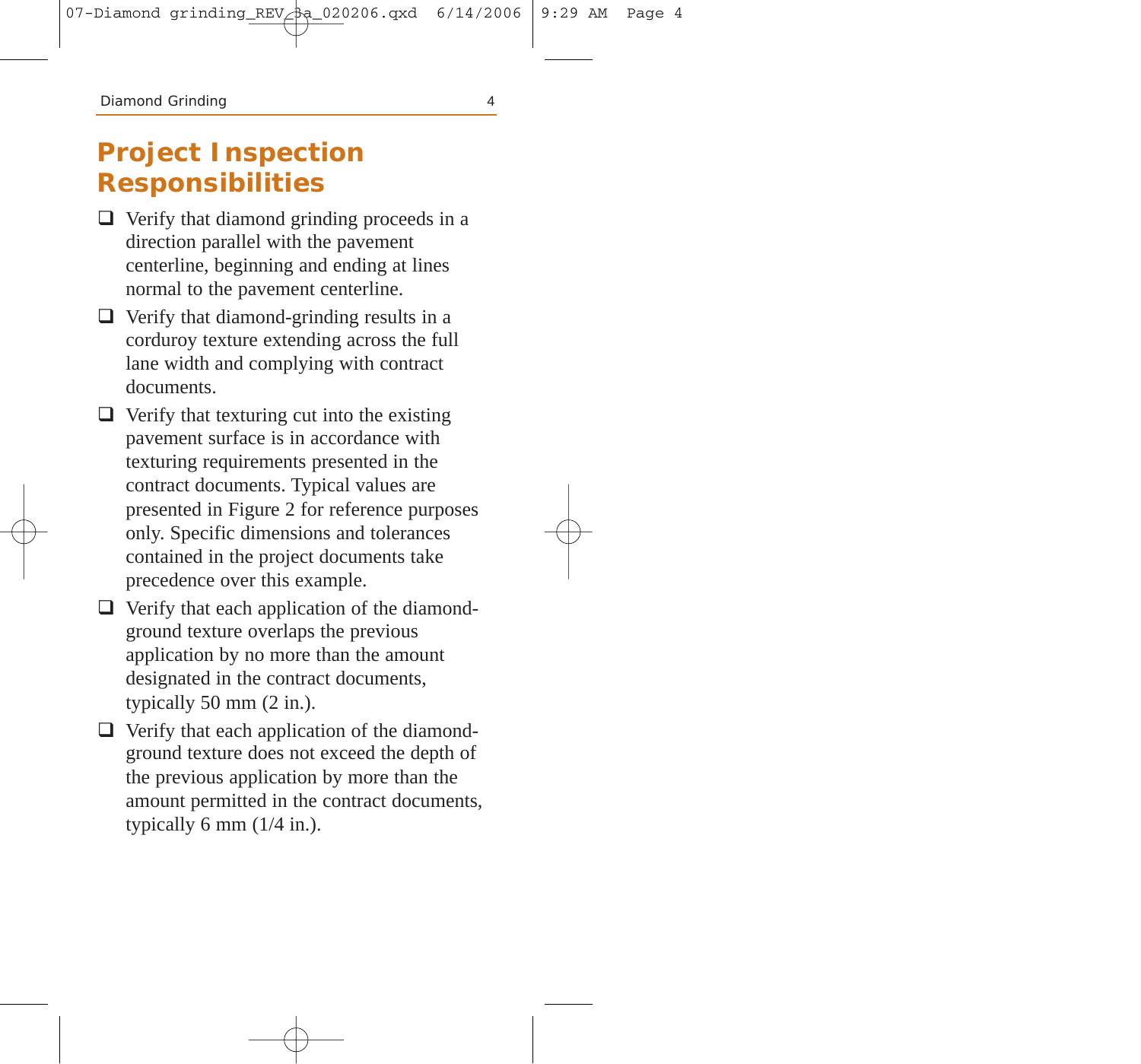

|                   | <b>Tolerance</b> | <b>Hard Aggregate</b><br>(Typical) | <b>Soft Aggregate</b><br>(Typical) |
|-------------------|------------------|------------------------------------|------------------------------------|
| Groove            | $2.0 - 4.0$ mm   | $2.5 - 4.0$ mm                     | $2.5 - 4.0$ mm                     |
| <b>Land Area</b>  | $1.5 - 3.5$ mm   | $2.0$ mm                           | $2.5$ mm                           |
| Depth             | $1.5$ mm         | $1.5$ mm                           | $1.5$ mm                           |
| Grooves/<br>Meter | $164 - 194$      | $174 - 194$                        | $164 - 177$                        |

(Note: 25.4 mm = 1 in)

- $\Box$  Verify that the transverse slope of the ground surface is uniform to the extent that no misalignments or depressions that are capable of ponding water exist. Project documents typically have specific measurable criteria for transverse slope that must be met.
- $\Box$  Verify on a daily basis that diamond-ground texture meets smoothness specifications.
- $\Box$  Verify that concrete slurry is adequately vacuumed from the pavement surface and is not allowed to flow into adjacent traffic lanes.

**FIGURE 2.** Diamond grinding and grooving terminology and requirements.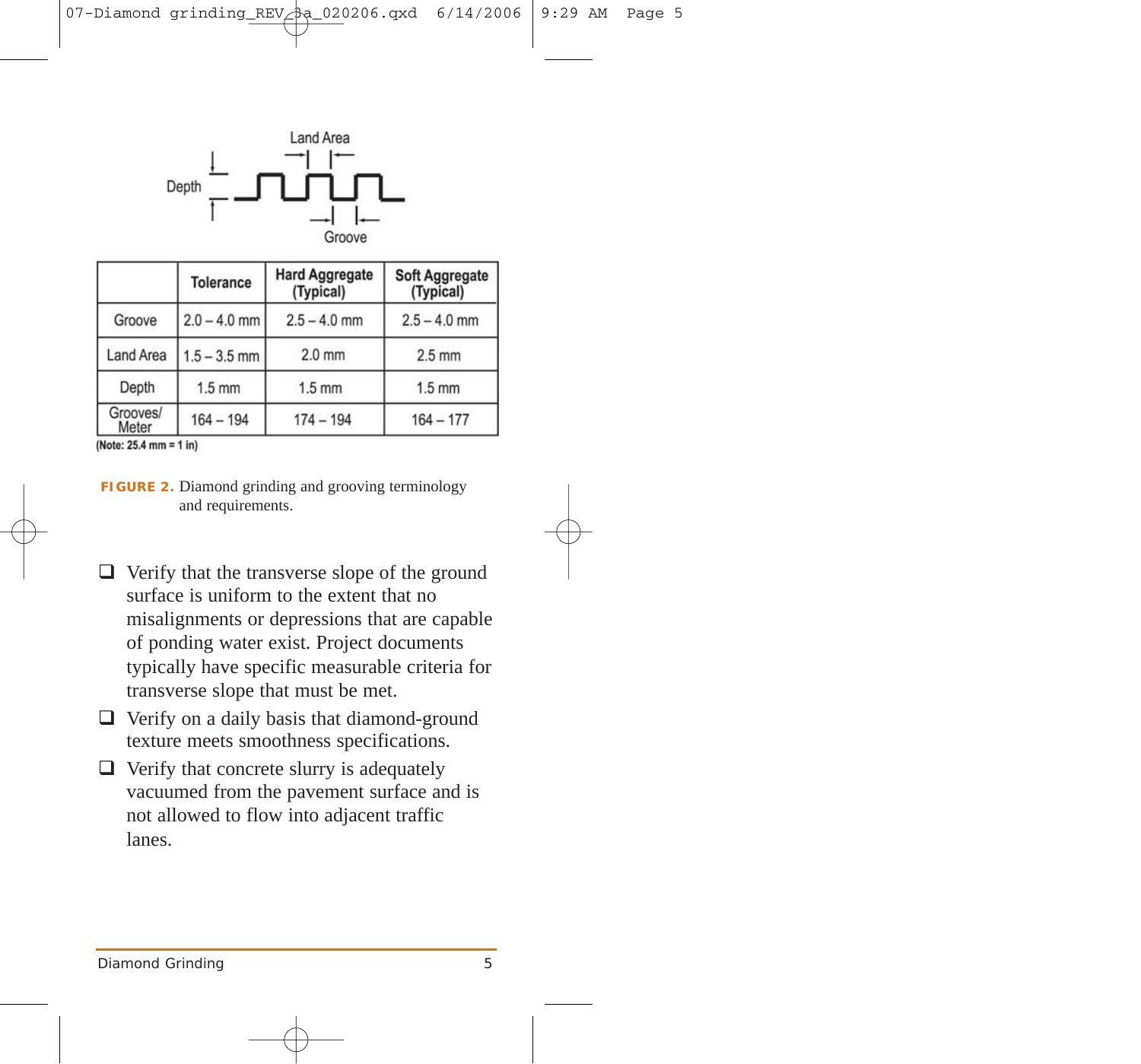$\Box$  Verify that the grinding residue is not discharged into a waterway, a roadway slope within 61 m (200 ft) of a waterway, or any area forbidden by the contract documents or engineer. Concrete slurry from the grinding operation is typically collected and discharged at a disposal area designated in the contract document.

#### **Weather Requirements**

- $\Box$  Air and/or surface temperature should meet minimum agency requirements (typically 2 °C [35 °F] and rising) for diamond-grinding operations in accordance with contract documents.
- $\Box$  Diamond grinding shall not proceed if icy weather conditions are imminent.

#### **Traffic Control**

- $\Box$  Verify that signs and devices match the traffic control plan presented in the contract documents.
- $\Box$  Verify that the setup complies with the Federal *Manual on Uniform Traffic Control Devices* or local agency traffic control procedures.
- $\Box$  Verify that the repaired pavement is not opened to traffic until all equipment and personnel have been removed from the work zone.
- $\Box$  Verify that signs are removed or covered when they are no longer needed.
- *Verify that any unsafe conditions are reported to a supervisor (contractor or agency).*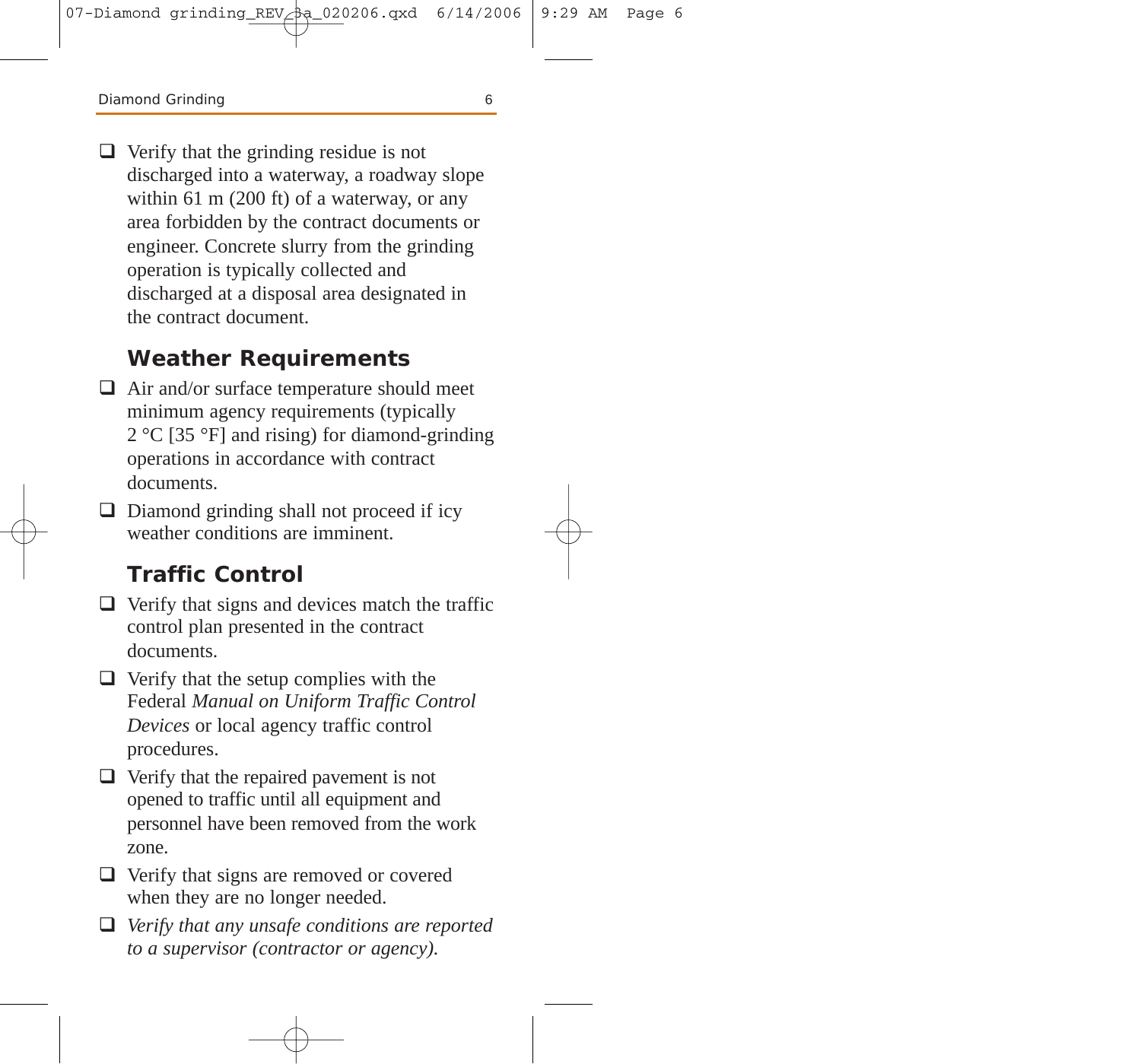## **Common Problems and Solutions**

## **(Problem: Solution)**

- $\Box$  Concrete fins fail to break off: Reduce the spacing between the blades.
- $\Box$  Light vehicles and motorcycles experience vehicle tracking: Reduce the spacing between the blades.
- $\Box$  Some areas are left without diamond-ground texture: If the untextured area exceeds project specifications, regrind it.
- □ Large amounts of concrete slurry are left on pavement surface: Stop grinding operations and check the vacuum unit and skirt surrounding the cutting head.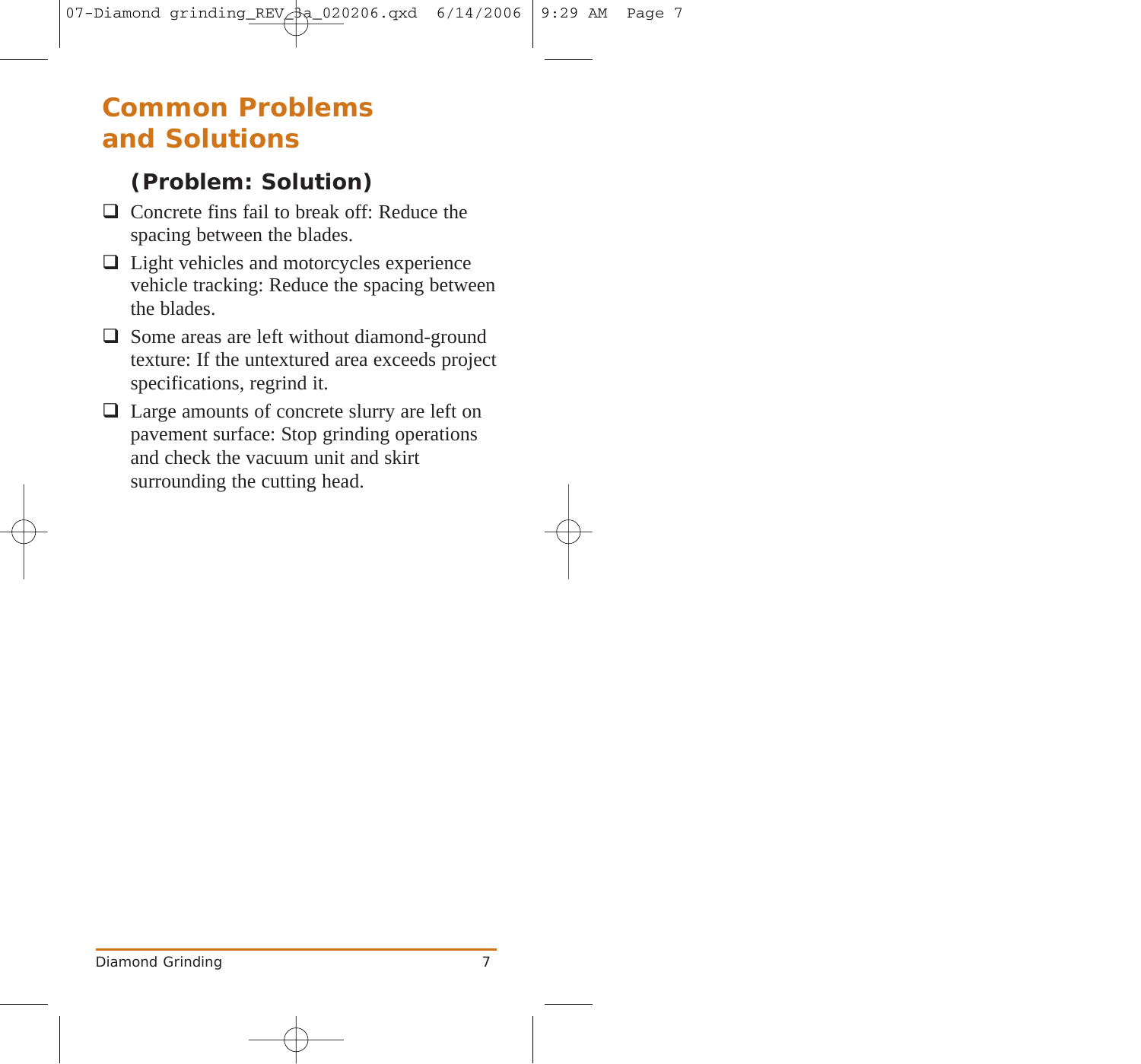## **Sources**

Information in this checklist is based on or refers to the following sources:

- *Concrete Pavement Rehabilitation: Guide for Diamond Grinding*. Pub. No. FHWA-SRC 1/10-01(5M). 2001. Atlanta, GA: Federal Highway Administration, Southern Resource Center. Available at www.fhwa.dot.gov/ pavement/concrete/diamond.cfm.
- *Concrete Pavement Rehabilitation: Guide for Load Transfer Restoration*. Pub. No. ACPA JP001P / FHWA-SA-97-103. 1997. Washington, DC: Federal Highway Administration. Available at www.pavement.com.
- □ "Diamond Grinding and Concrete Pavement Restoration," *Concrete Paving Technology*. Pub. No. TB008P. 2000. Skokie, IL: American Concrete Pavement Association. Available at www.pavement.com.
- *Longevity and Performance of Diamond-Ground Pavements*. Pub. No. RD118T. 1999. Skokie, IL: Portland Cement Association. Available at www.pavement.com.
- *Longevity and Performance of Diamond-Ground Pavements*. Pub. No. IS522P. 2002. Skokie, IL: American Concrete Pavement Association. Available at www.pavement. com.
- *Manual on Uniform Traffic Control Devices.* 2003. Washington, DC: Federal Highway Administration. Available free at http:// mutcd.fhwa.dot.gov.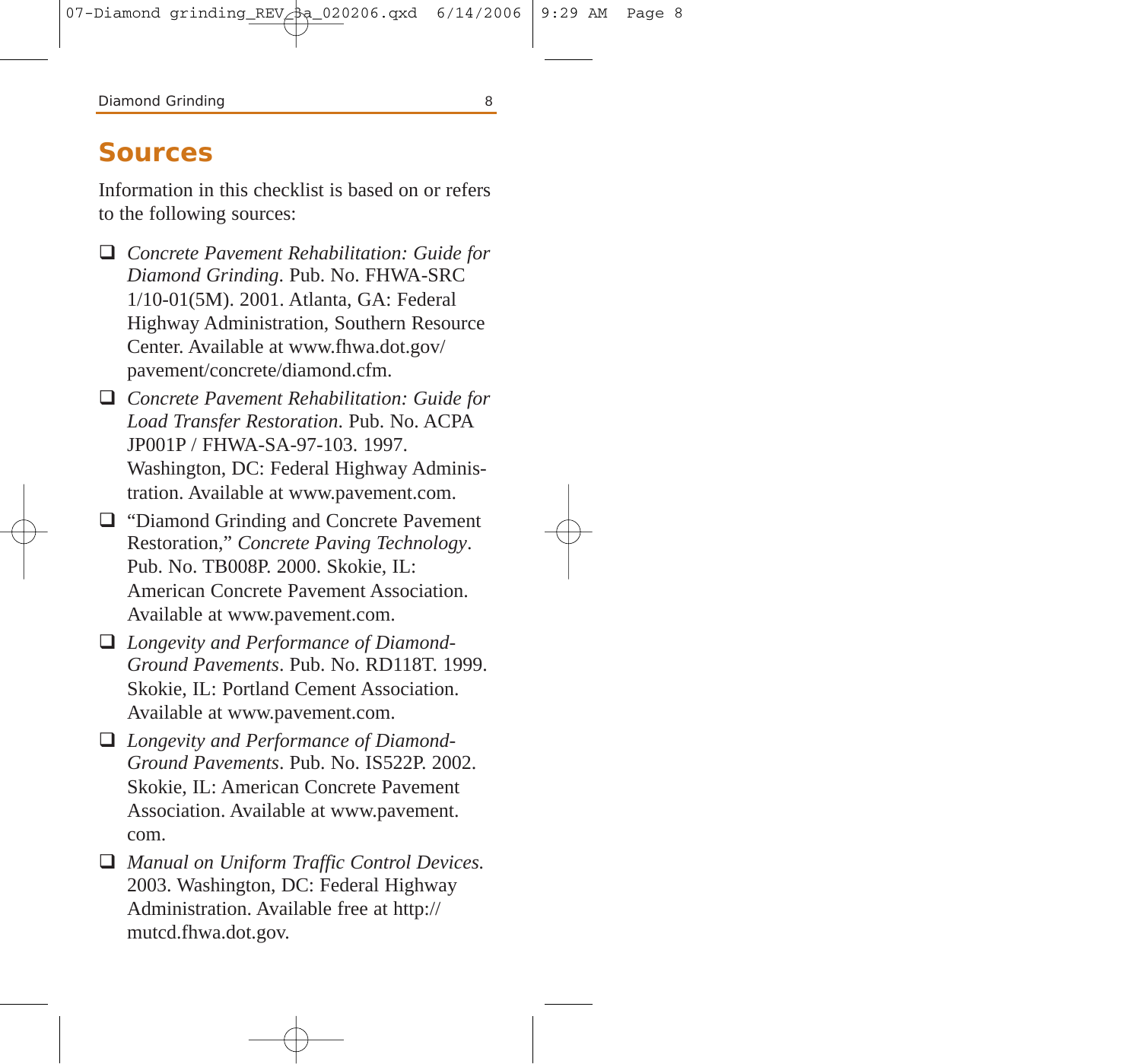For more information on the Pavement Preservation Checklist Series, contact:

Construction and System Preservation Team Office of Asset Management Federal Highway Administration, HIAM-20 U.S. Department of Transportation 400 Seventh Street, SW, Room 3211 Washington, DC 20590 E-mail: preservation@fhwa.dot.gov Telephone: 202-366-1557

National Center for Pavement Preservation Michigan State University 2857 Jolly Road Okemos, MI 48864 E-mail: galehou3@msu.edu Telephone: 517-432-8220 www.pavementpreservation.org

Foundation for Pavement Preservation 8613 Cross Park Drive Austin, TX 78754 E-mail: fppexdir@aol.com Telephone: 866-862-4587 (toll free) www.fp2.org